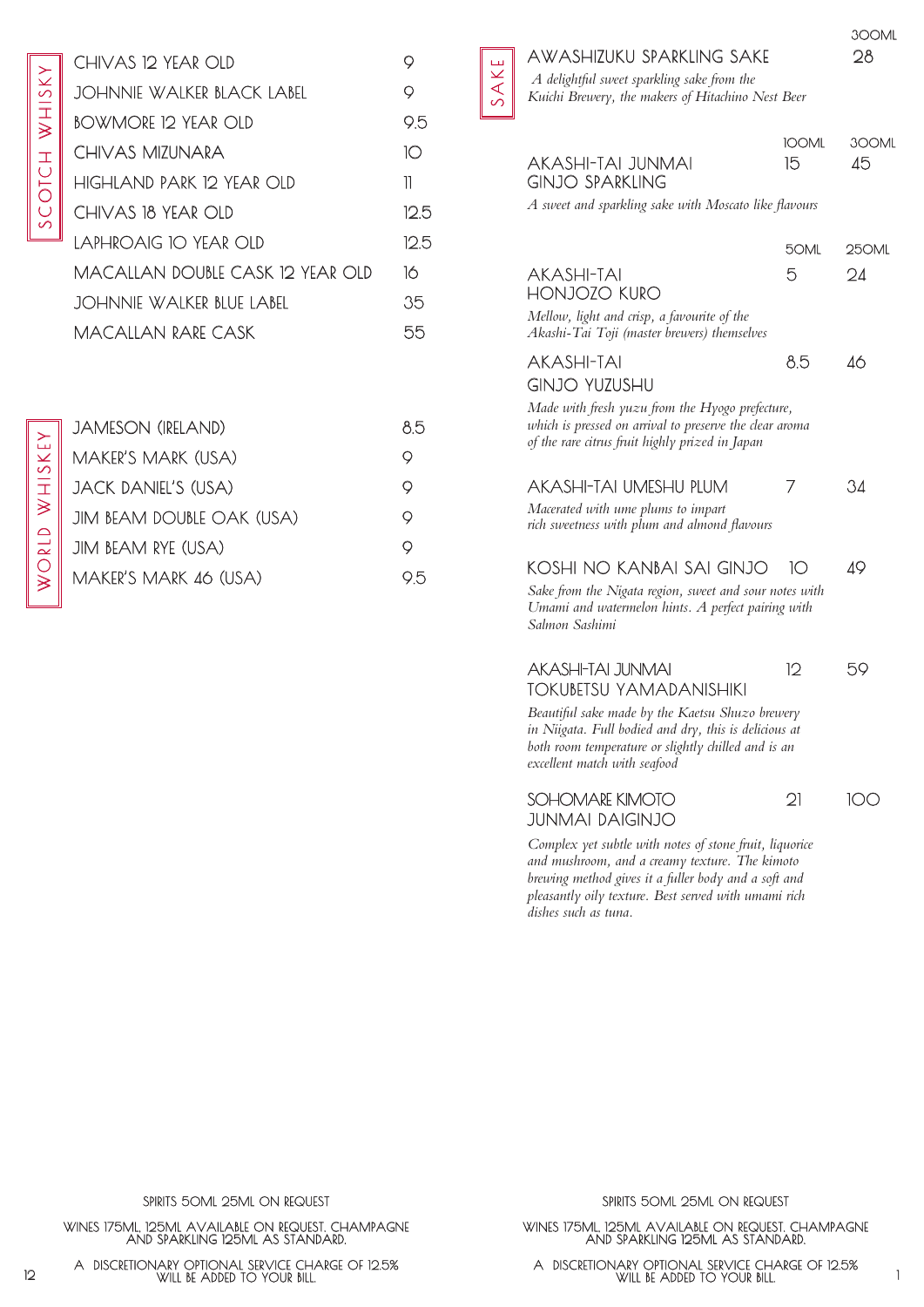| ŗ<br>j |
|--------|
|        |
|        |
| ŗ.     |
|        |
|        |
|        |

| COURVOISIER VSOP    | 105  |
|---------------------|------|
| <b>HENNESSY VS</b>  | 11.5 |
| MARTEIL CORDON BLEU | Ωđ   |
| COURVOISIER XO      | 26   |
| <b>HENNESSY XO</b>  | 28   |
| HENNESSY PARADIS    | 150  |
| KOYA VSOP 6YO       | 15   |
| koya xo 10yo        | 25   |

| <b>SUNTORY TOKI</b>                      | 9              |
|------------------------------------------|----------------|
| <b>HATOZAKI BLENDED</b>                  | 10             |
| <b>MARS KASEI BLENDED</b>                | 11             |
| <b>SUNTORY THE CHITA</b>                 | 11             |
| <b>AKASHI BLENDED</b>                    | 11.5           |
| <b>NIKKA DAYS</b>                        | 12             |
| <b>HIBIKI HARMONY</b>                    | 14.5           |
| <b>HATOZAKI PURE MALT</b>                | 15             |
| NIKKA PURE MALT RED                      | 15             |
| <b>SUNTORY KAKUBIN YELLOW LABEL</b>      | 15             |
| <b>NIKKA COFFEY GRAIN</b>                | 16             |
| <b>MARS MALTAGE COSMO</b>                | 16             |
| <b>HAKUSHU DISTILLERS RESERVE</b>        | 17             |
| <b>ICHIRO'S MALT &amp; GRAIN</b>         | 18             |
| <b>NIKKA YOICHI NAS</b>                  | 18             |
| NIKKA MIYAGIKYO NAS                      | 19             |
| YAMAZAKURA 963 8 YEAR OLD                | 20             |
| YAMAZAKI DISTILLERS RESERVE              | $\mathfrak{D}$ |
| SUNTORY YAMAZAKI 12 YEAR OLD             | 22             |
| <b>ICHIRO'S MALT DOUBLE DISTILLERIES</b> | 25             |
| <b>NIKKA TAILORED</b>                    | 3O             |
| SUNTORY HAKUSHU 12 YEAR OLD              | 4O             |
| SUNTORY HAKUSHU 18 YEAR OLD              | 65             |
| SUNTORY YAMAZAKI 18 YEAR OLD             | 70             |
| HIBIKI 21 YEAR OLD                       | 95             |

JA PA N E S E W H I S KY

JAPANESE WHISKY

SPIRITS 50ML 25ML ON REQUEST

WINES 175ML, 125ML AVAILABLE ON REQUEST. CHAMPAGNE AND SPARKLING 125ML AS STANDARD.

SPIRITS 50ML 25ML ON REQUEST

WINES 175ML, 125ML AVAILABLE ON REQUEST. CHAMPAGNE AND SPARKLING 125ML AS STANDARD.

WILL BE ADDED TO YOUR BILL.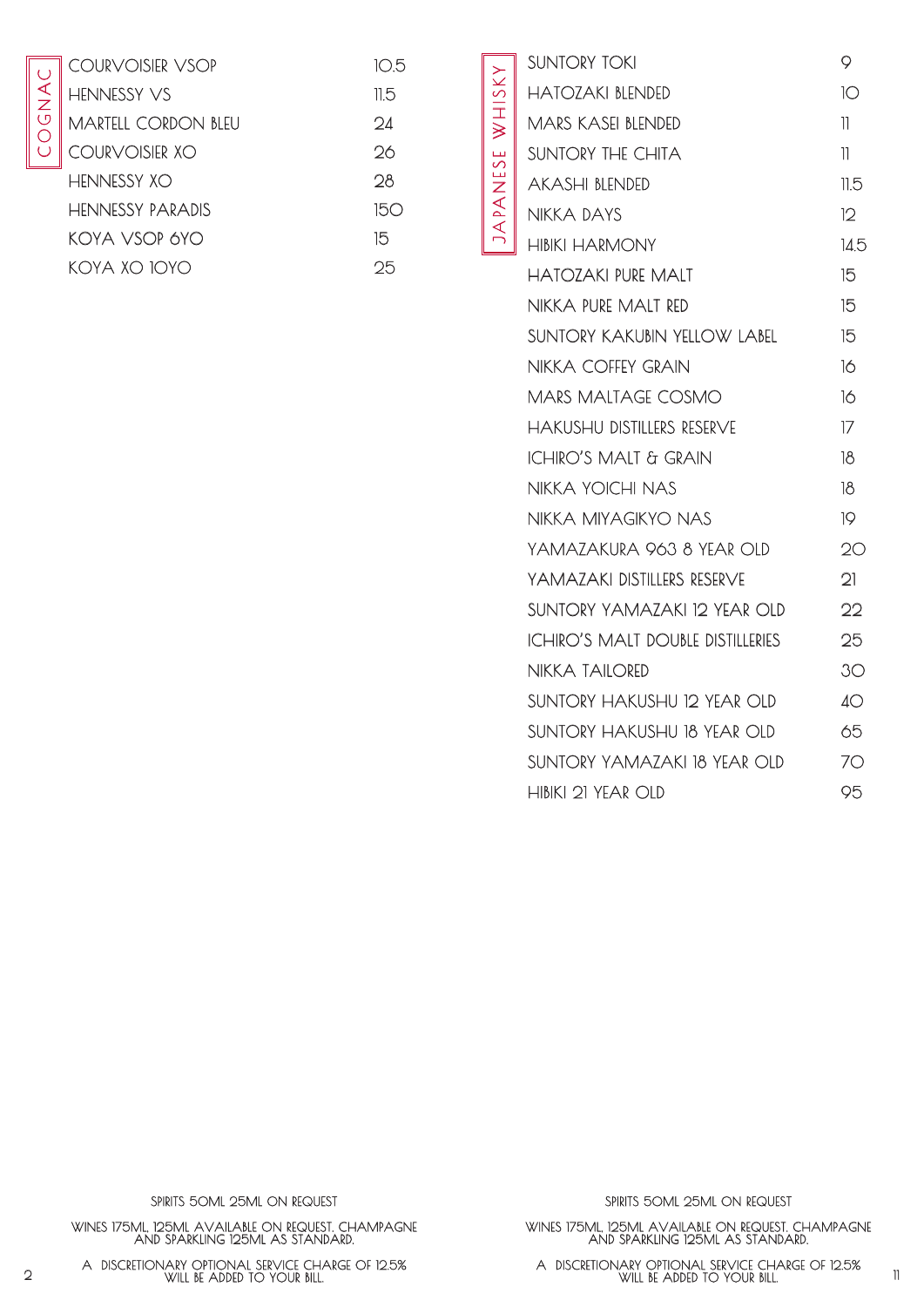|   | BEEFEATER                                    | 8.5             |
|---|----------------------------------------------|-----------------|
|   | <b>PLYMOUTH</b>                              | 8.5             |
|   | <b>ROKU</b>                                  | 9               |
|   | MALFY ROSA PINK GRAPEFRUIT                   | 9               |
|   | <b>MALFY LIMON</b>                           | 9               |
|   | <b>HENDRICK'S</b>                            | 9               |
|   | KAKUZO YUZU GIN                              | 9.5             |
|   | KOKORO                                       | 9.5             |
|   | KOKORO BLUEBERRY & LEMONGRASS<br>GIN LIQUEUR | 9.5             |
|   | KOKORO YUZU & GINGER GIN LIQUEUR             | 9.5             |
|   | KOKORO CHERRY BLOSSOM GIN LIQUEUR            | 9.5             |
|   | jinzu                                        | 9.5             |
|   | <b>TANQUERAY 10</b>                          | 9.75            |
|   | <b>135 EAST</b>                              | 10              |
|   | <b>MONKEY 47</b>                             | 12 <sup>°</sup> |
|   | KI-NO-BI, KYOTO DRY                          | 12.5            |
|   | KI-NO-TEA, TEA INFUSED KYOTO DRY             | 13              |
|   | <b>BIMBER, DA HONG PAO.</b>                  |                 |
|   | ROASTED OOLONG                               | 13              |
|   |                                              |                 |
| 1 | HAVANA CLUB 3 YEAR OLD                       | 825             |
|   |                                              |                 |

 $\frac{Z}{\sigma}$ 

RUM

| havana ciub 3 year oid                         | 825  |
|------------------------------------------------|------|
| BACARDI CARTA BLANCA                           | 8.5  |
| GOSLING'S BLACK SEAL                           | 8.5  |
| <b>KOKO KANU COCONUT</b>                       | 8.5  |
| BALLA BLACK SPICED                             | 85   |
| havana ciub 7 yfar oid                         | 9    |
| eabulous thai rum<br>BANANA. CINNAMON & NUTMEG | 9    |
| BACARDI 8 YEAR OI D                            | 95   |
| NINE LEAVES CLEAR                              | 11   |
| NINE LEAVES ALMOST SPRING                      | 11   |
| ta hechicera reserva familiar                  | 12   |
| HAVANA CLUB SELECCIÓN<br>DES MAESTROS          | 125  |
| BRUGAL 1888                                    | 12.5 |

|  | ASAHI SUPER DRY, 5.29 |  |
|--|-----------------------|--|
|  | ABV, 330ML, JAPAN     |  |

BEERS

*A beer that compliments all occasions, its distinctive taste is known as Karakuchi (dry)*

## SASSY SMALL BATCH CIDRE 5% ABV, 6.25 330ML, FRANCE

*Small batch "cidre" made with only five varieties of wild cider apples. Tastes wonderful when paired with pork dishes*

## LUCKY SAINT 0.5% ABV, 4.95 330ML, GERMANY

*Unfiltered, low-alcohol lager. Malt and citrus driven, hazy lager with a full and creamy mouthfeel and next to no alcohol*

|                       |                                                                                 | GLASS. |
|-----------------------|---------------------------------------------------------------------------------|--------|
| WINE<br>X             | SAUTERNES, PETIT GUIRAUD,<br>Bordeaux, France                                   | 95     |
| ESSERT<br>$\triangle$ | PEDRO XIMENEZ, BODEGASALVEAR,<br><b>SOLERA 1927,</b><br>Montilla-Moriles, Spain | 1150   |
|                       | IOYR TAWNY PORT,<br>QUINTA DO VALLADO,<br>Douro Valley, Portugal                |        |
|                       | $\cap$ וז ג ג ב חבר ה $\cap$ וב ג $\cap$ ר ה                                    | 16 75. |

ROYAL TOKAJI, GOLD LABEL, *Tokaji, Hungary* 16.75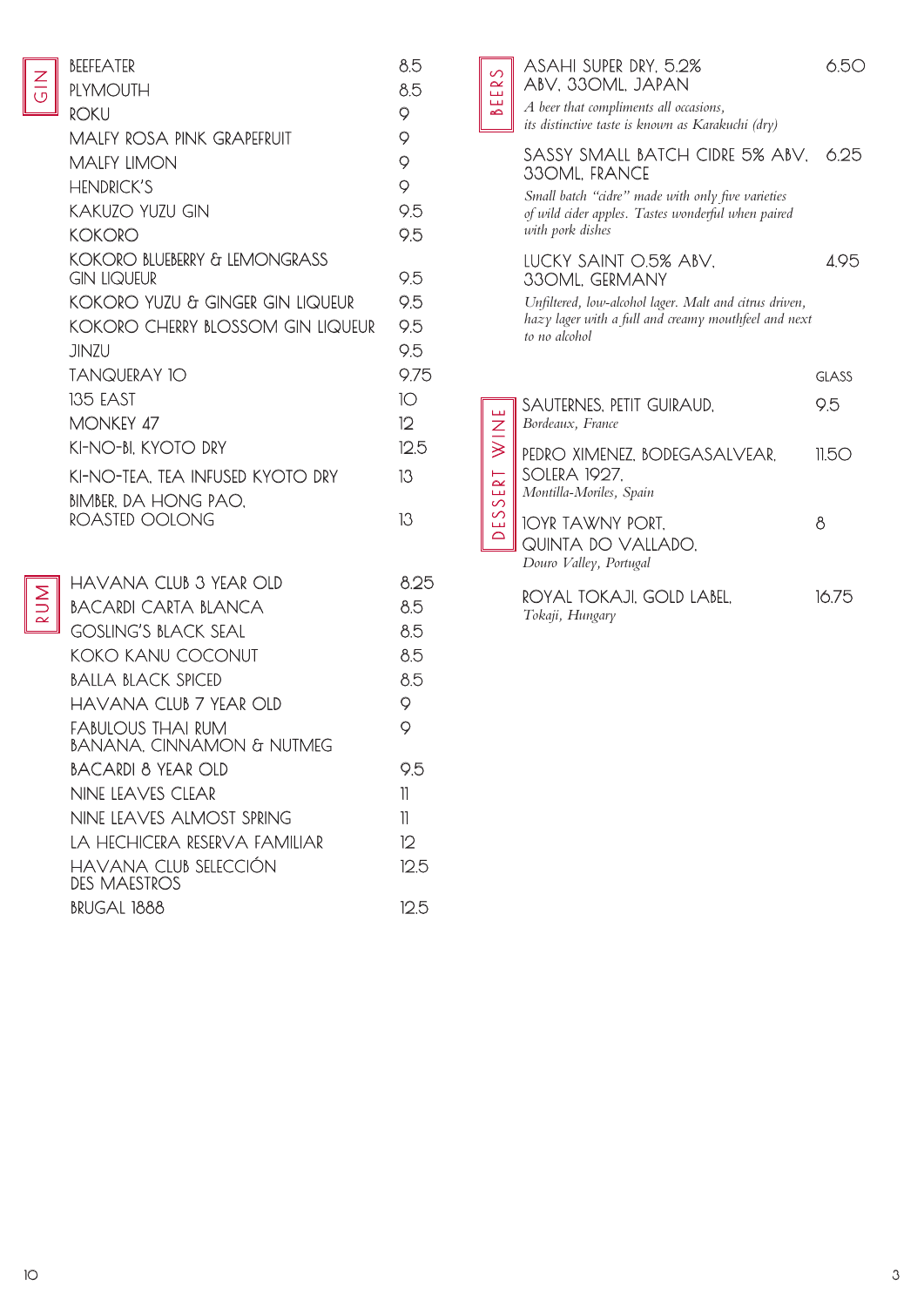|            | CREDE, PROSECCO SUPERIORE, BISOL,<br>Valdobbiadene, Italy                        | 9.5                  |
|------------|----------------------------------------------------------------------------------|----------------------|
|            | DELLA VITE D.O.C.G. PROSECCO<br>Valdobbiadene, Italy                             | 10.5                 |
| CHAMPAGNE  | THE IVY COLLECTION CHAMPAGNE.<br>Champagne, France                               | 12.75                |
| .<br>ආ     | <b>VEUVE CLICQUOT. YELLOW LABEL.</b><br>Champagne, France                        | 14.5                 |
|            | VEUVE CLIQUOT, BRUT ROSÉ<br>Champagne, France                                    | 16.5<br>GLASS        |
|            | WANDERING BEAR ROSÉ<br>South Africa                                              | 7.95                 |
| ROSÉ WINE  | LADY A. CHÂTEAU LA COSTE.<br>Vin de Pays de Mediterranee, France                 | 13                   |
|            | PROVENCE ROSÉ ULTIMATE<br>PROVENCE, AOP.                                         | 15                   |
|            | Cotes de Provence, France, 2019                                                  | GLASS                |
| WHITE WINE | <b>CHENIN BLANC, ACACIA TREE,</b><br>Western Cape, South Africa                  | 7.95                 |
|            | PINOT GRIGIO, RIFF, Alto Adige, Italy                                            | 8.5                  |
|            | CHARDONNAY, JOURNEY'S END,                                                       | 9.5                  |
|            | CAPE 34, Stellenbosch, South Africa                                              |                      |
|            | SAUVIGNON BLANC.<br><b>CRAGGY RANGE TE MUNA.</b><br>Marlborough, New Zealand     | $\mathbb{I}$         |
|            | CHATEAU CHANGYU, MOSER,<br>'XV' WHITE CABERNET, Ningxia, China                   | 10.75                |
|            | CHABLIS, LA CHABLISIENNE,<br>LE SEREINE, Burgundy, France                        | 13.5<br><b>GLASS</b> |
| RED WINE   | SANGIOVESE, PODERI NESPOLI,<br><b>FICO GRANDE</b><br>Emilia-Romagna, Italy       | 7.95                 |
|            | MERLOT, SANTA RITA, GRAND<br>HACIENDA, Central Valley, Chile                     | 8.5                  |
|            | TEMPRANILLO, TABULA,<br>DAMANA 5 Ribera Del Duero, Spain                         | 9                    |
|            | CABERNET SAUVIGNON.<br>CHATEAU CHANGYU MOSER XV.<br>Ningxia, China               | 9.5                  |
|            | MALBEC, BODEGA CATENA,<br><b>APPELLATION VISTA FLORES,</b><br>Mendoza, Argentina | 11                   |
|            | PINOT NOIR, PETH WETZ,<br>SPATBURGUNDER,<br>Rheinhessen, Germany                 | 11.5                 |
|            | CHATEAU GARDEGAN.<br><b>BORDEAUX SUPERIOR</b><br>Bordeaux, France                | 13                   |

GLASS

|       | <b>WYBOROWA</b>                     | 8.5          |
|-------|-------------------------------------|--------------|
| VODKA | <b>KAKUZO TEA INFUSION</b>          | 8.5          |
|       | <b>KETEL ONE</b>                    | 9            |
|       | <b>KETEL ONE CITROEN</b>            | 9            |
|       | <b>HAKU</b>                         | 9            |
|       | <b>ABSOLUT ELYX</b>                 | 9            |
|       | <b>KONIK'S TAIL</b>                 | 10           |
|       | <b>CIROC</b>                        | 9.5          |
|       | <b>GREY GOOSE</b>                   | 10.25        |
|       | <b>GREY GOOSE ORANGE</b>            | 10.25        |
|       | <b>GREY GOOSE POIRE</b>             | 10.25        |
|       | <b>GREY GOOSE VANILLA</b>           | 10.25        |
|       | <b>BELVEDERE</b>                    | 10.5         |
|       | EIKO                                | 10           |
|       | STOLICHNAYA ELIT                    | $\mathbb{I}$ |
|       | NIKKA COFFEY GRAIN                  | 14           |
|       |                                     |              |
|       | OLMECA ALTOS REPOSADO               |              |
|       |                                     | 8.5          |
|       | <b>OLMECA ALTOS PLATA</b>           | 9            |
| AGAVE | CAZCABEL COCONUT TEQUILA            | 9.25         |
|       | <b>MEZCAL VERDE</b>                 | 9.75         |
|       | <b>DON JULIO BLANCO</b>             | 10           |
|       | <b>CAZCABEL COFFEE</b>              | 8.5          |
|       | DON JULIO REPOSADO                  | 10.5         |
|       | DON JULIO AÑEJO                     | 12           |
|       | PATRÓN SILVER                       | 13.5         |
|       | PATRÓN REPOSADO                     | 14           |
|       | PATRÓN AÑEJO                        | 15           |
|       | <b>LOST EXPLORER ESPADIN MEZCAL</b> | 19           |
|       | <b>DON JULIO 1942</b>               | 38           |
|       |                                     |              |

4 9 A DISCRETIONARY OPTIONAL SERVICE CHARGE OF 12.5% AND SPARKLING 125ML AS STANDARD. WILL BE ADDED TO YOUR BILL.

S PA R K L I NG W I N E

SPARKLING

WINE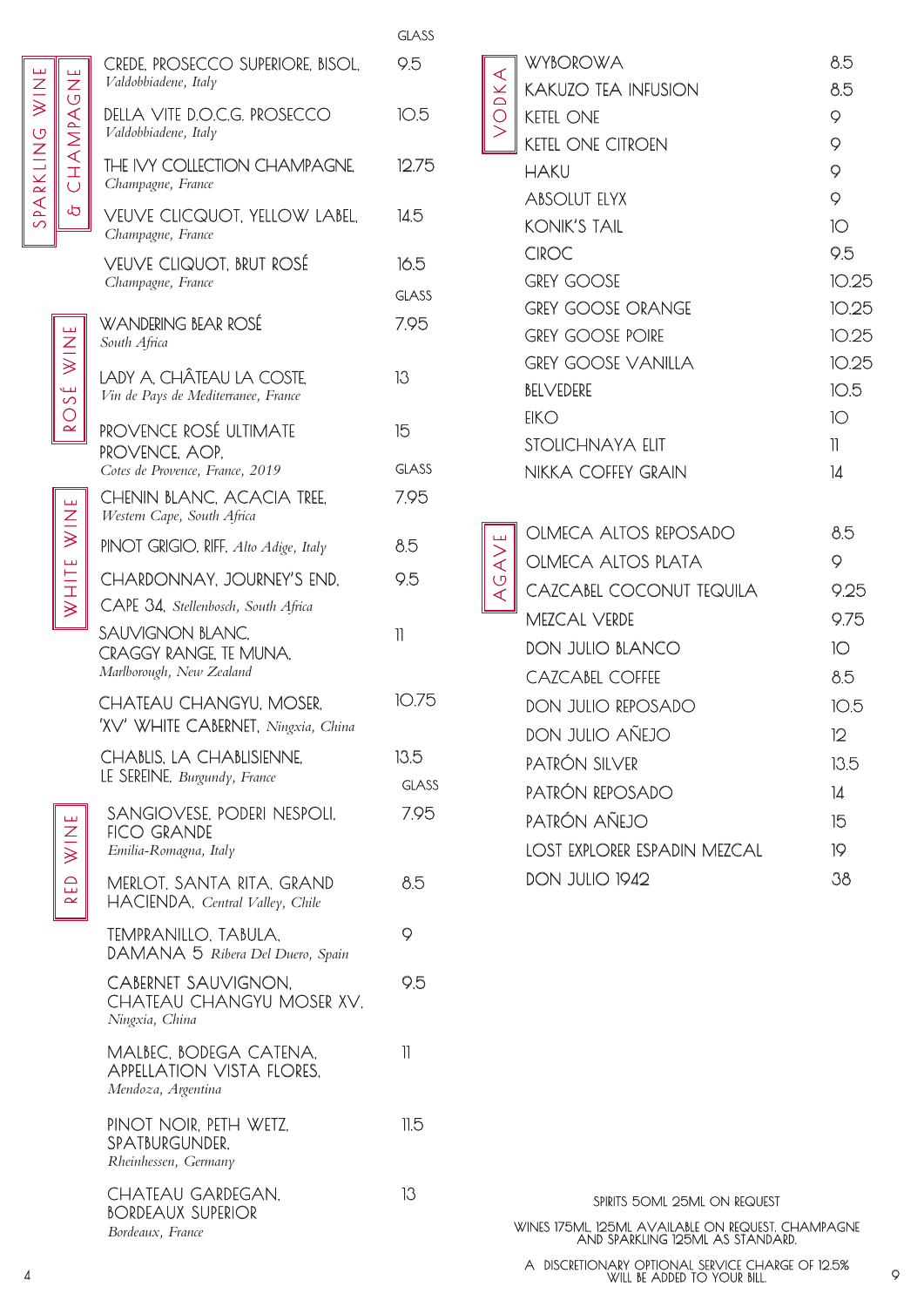|            | JASMINE SILVER NEEDLE WHITE TEA<br>A delicate white tea, scented with whole,                                         | 45  |
|------------|----------------------------------------------------------------------------------------------------------------------|-----|
|            | natural jasmine flowers<br>LEMONGRASS & GINGER HEBAL TEA                                                             | 375 |
| ASIAN TEAS | A spicy & warming herbal tea with lemongrass<br>lengths & dried ginger                                               |     |
|            | RED DRAGON BLACK TEA<br>A syrupy black Chinese tea, with fruity<br>and creamy notes of chocolate                     | 45  |
|            | PINEAPPLE & OSMANTHUS FRUIT TEA<br>A highly fragrant infusion of sweet<br>pineapple, Osmanthus and chamomile flowers | 45  |
|            | ORGANIC MATCHA<br>(CEREMONIAL GRADE)                                                                                 |     |
|            | A Japanese green tea: creamy,<br>sweet and satisfyingly thick                                                        |     |
|            |                                                                                                                      |     |

JING SPECIALITY

JING SPECIALITY

|    | CAPPUCCINO, LATTE,<br>AMERICANO, ESPRESSO                          | 125  |
|----|--------------------------------------------------------------------|------|
| لت | ENGLISH BREAKFAST, CEYLON,<br>EARL GREY OR DARJEELING TEA          | 3.95 |
|    | FRESH MINT,<br><b>CAMOMILE, PEPPERMINT</b><br>OR LEMON VERBENA TEA | 395  |

OOLONG TEA 5.75

|                | ROSE OF THE ORIENT<br>A long and fresh blend of rose syrup and lychee                                                              | 6.5  |
|----------------|------------------------------------------------------------------------------------------------------------------------------------|------|
| SOFT DRINKS    | PIQUANT SPRITZ<br>Ginger, Peach, Lemon, Grapefruit Soda                                                                            | 6.5  |
|                | <b>IMMUNITY SMOOTHIE</b><br>Apple, banana, orange, avocado, lemon,<br>ginger, turmeric, echinacea, black pepper,<br>cayenne pepper | 5.5  |
|                | <b>YUZU GARDEN</b><br>Yuzu & Lemon, Mint, Cucucmber, Elderflower,                                                                  | 7    |
| b UIOIOUIK-ZOZ | <b>GREEN JUICE</b><br>Kale, spinach, celery, romaine, cucumber,<br>apple & lemon                                                   | 475  |
|                | CARAMELISED PINEAPPLE COOLER<br>Coconut Water, Caramelised Pineapple & Ginger<br>Shrub, Raspberry, Hot Spice, Soda Water           | 6.5  |
|                | FEVER-TREE SOFT DRINKS                                                                                                             | 3.95 |
|                | COCA-COLA, DIET COKE,<br><b>COKE ZERO</b>                                                                                          | 3.95 |
|                | ACQUA PANNA<br>Still mineral water 7.50ml                                                                                          | 4.95 |
|                | <b>SAN PELLEGRINO</b>                                                                                                              | 4.95 |

*Sparkling mineral water 750ml*

WINES 175ML, 125ML AVAILABLE ON REQUEST. CHAMPAGNE AND SPARKLING 125ML AS STANDARD.

A DISCRETIONARY OPTIONAL SERVICE CHARGE OF 12.5% WILL BE ADDED TO YOUR BILL.

SPIRITS 50ML 25ML ON REQUEST

WINES 175ML, 125ML AVAILABLE ON REQUEST. CHAMPAGNE AND SPARKLING 125ML AS STANDARD.

8 5 A DISCRETIONARY OPTIONAL SERVICE CHARGE OF 12.5% WILL BE ADDED TO YOUR BILL.